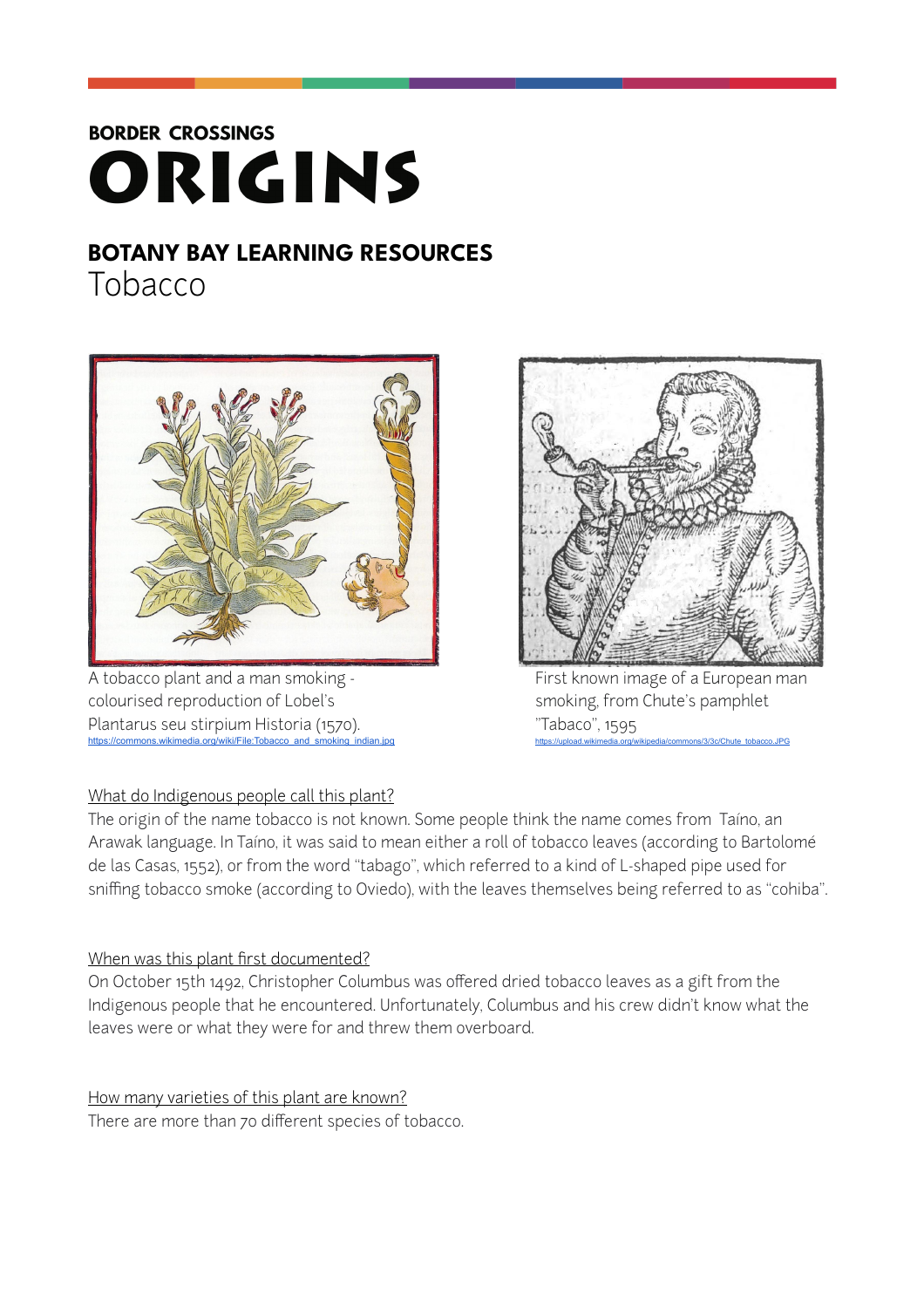#### Where and how was the plant originally grown and used?

According to archaeological finds, it is now believed that tobacco was used by people in the Americas around 8000 years ago. It is believed that tobacco has been cultivated in the Americas since around 1BC, around the same time that maize cultivation began.



Reproduction of a Maya priest smoking from the Temple at Palenque, Mexico. https://en.wikipedia.org/wiki/God\_L#/media/File:Mayan\_priest

How do Indigenous people relate to this plant? Tobacco is used in many different ways by the Indigenous people in the Americas. It is used in religious ceremonies and in medical practices including as a cure for earache or toothache, to treat colds, as a painkiller and to dress wounds (as a poultice). Smoke is used to ward off evil, to clear homes of evil spirits, as a blessing and to protect soldiers about to go into battle. Tobacco smoke can be blown into the room of a sick person to ward off evil spirits affecting them. Tobacco is also smoked as an appetite suppressant and is thought to give energy and strength to the user.

#### When and how did this plant first come to Britain?

27th July 1586 is usually the date given for the arrival of tobacco in the UK when Walter Raleigh brought it to England from Virginia. However, tobacco had been widely smoked by Spanish and Portuguese sailors for many years and had probably been adopted by British sailors before 1586.

#### Special properties

There is a spiritual element to tobacco use as smoking tobacco is seen as a way to communicate with the spirit world - it can be smoked in ceremonies, and is often given as a gift when consulting elders for advice.

#### Fun facts

Botanically, tobacco is in the Solanaceae family, which means it is related to both the potato and tomato.